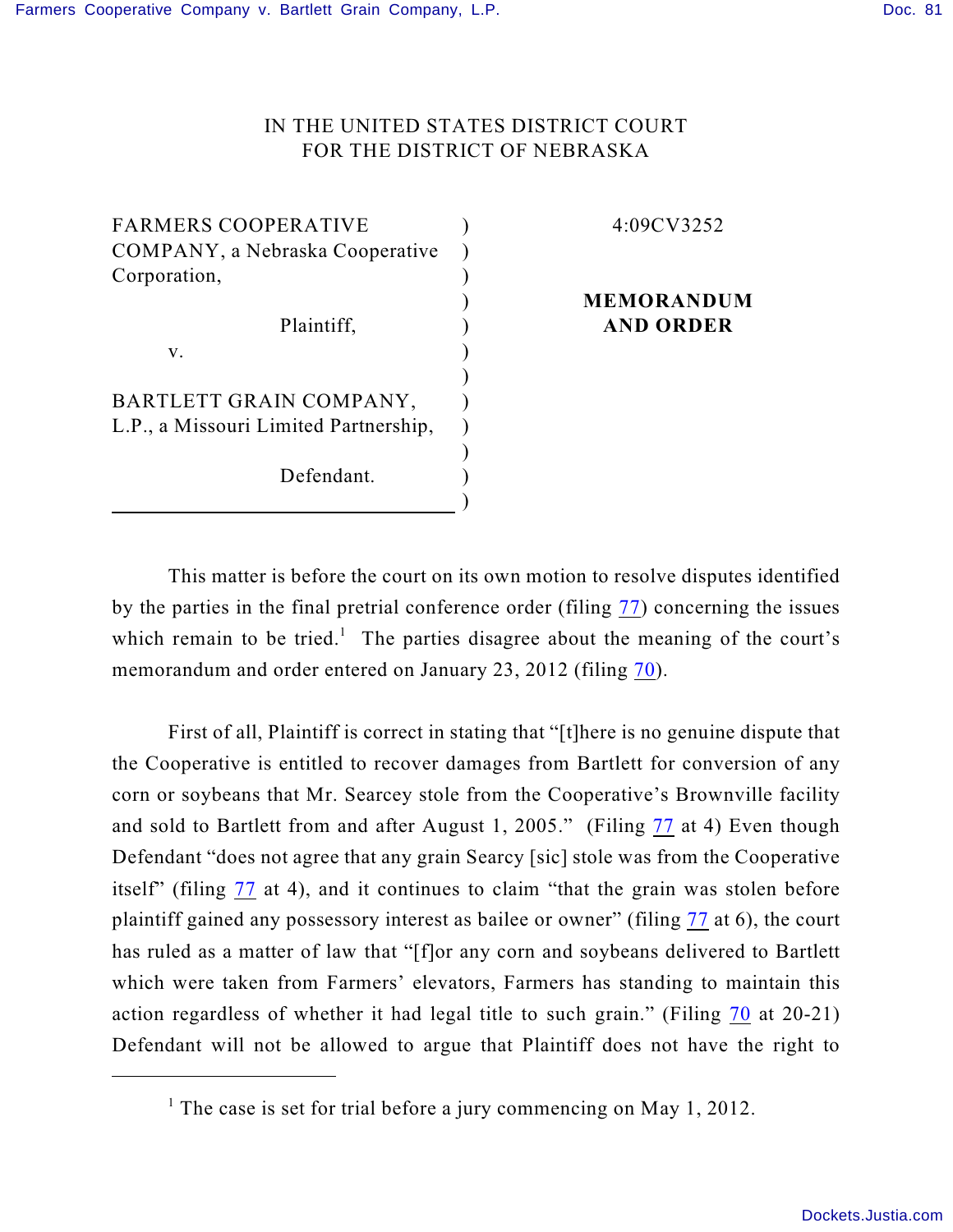immediate possession of any grain that was delivered to the Brownville facility by producers. In other words, Defendant cannot claim that any grain Searcey removed from the Brownville facility was stolen before it was deposited in the facility. The only open issue is whether Searcey truthfully testified that all of the grain sold to Defendant actually came from the Brownville facility.<sup>2</sup>

Second, Plaintiff contends "[t]here is also no genuine dispute regarding the fair market value of each truck load of stolen grain at the time and place of its alleged conversion by Bartlett," while Defendant states it "needs to confirm the compilation entries (Exhibit A on the amended complaint)" and it "reserves the right to raise any claim that the amounts are incorrect." (Filing [77](https://ecf.ned.uscourts.gov/doc1/11312476415) at 4) As explained in the court's previous memorandum and order, Defendant has made a judicial admission that "it paid full and fair market value for each shipment of grain in the amounts listed on Exhibit 'A' [attached to the amended complaint] at the time of delivery." (Filing [70](https://ecf.ned.uscourts.gov/doc1/11312444768) at 30) This judicial admission is conclusive. Thus, Defendant will not be permitted to contest the information contained in Exhibit "A."

Third, Plaintiff contends numerous other facts were established by the court's ruling on the parties' cross-motions for summary judgment. Although findings were made regarding uncontroverted facts, the court did not order that such facts would be treated as established in the case. *See* Fed.R.Civ.P. 56(g). Apart from Exhibit "A," the only established facts are those which have been stipulated to by the parties in the final pretrial conference order. (Filing [70](https://ecf.ned.uscourts.gov/doc1/11312444768) at 1-3)

Fourth, there is disagreement "[w]hether Nebraska or Missouri law controls issues relating to Searcey's conversion of grain." (Filing [77](https://ecf.ned.uscourts.gov/doc1/11312476415) at 7) The pertinent issue in this case, however, is Defendant's alleged conversion of grain, not Searcey's. As

 $2$  As explained in the court's previous memorandum and order, this is an issue only because Plaintiff's inventory records indicated that fewer bushels of soybeans were missing than were sold to Defendant.